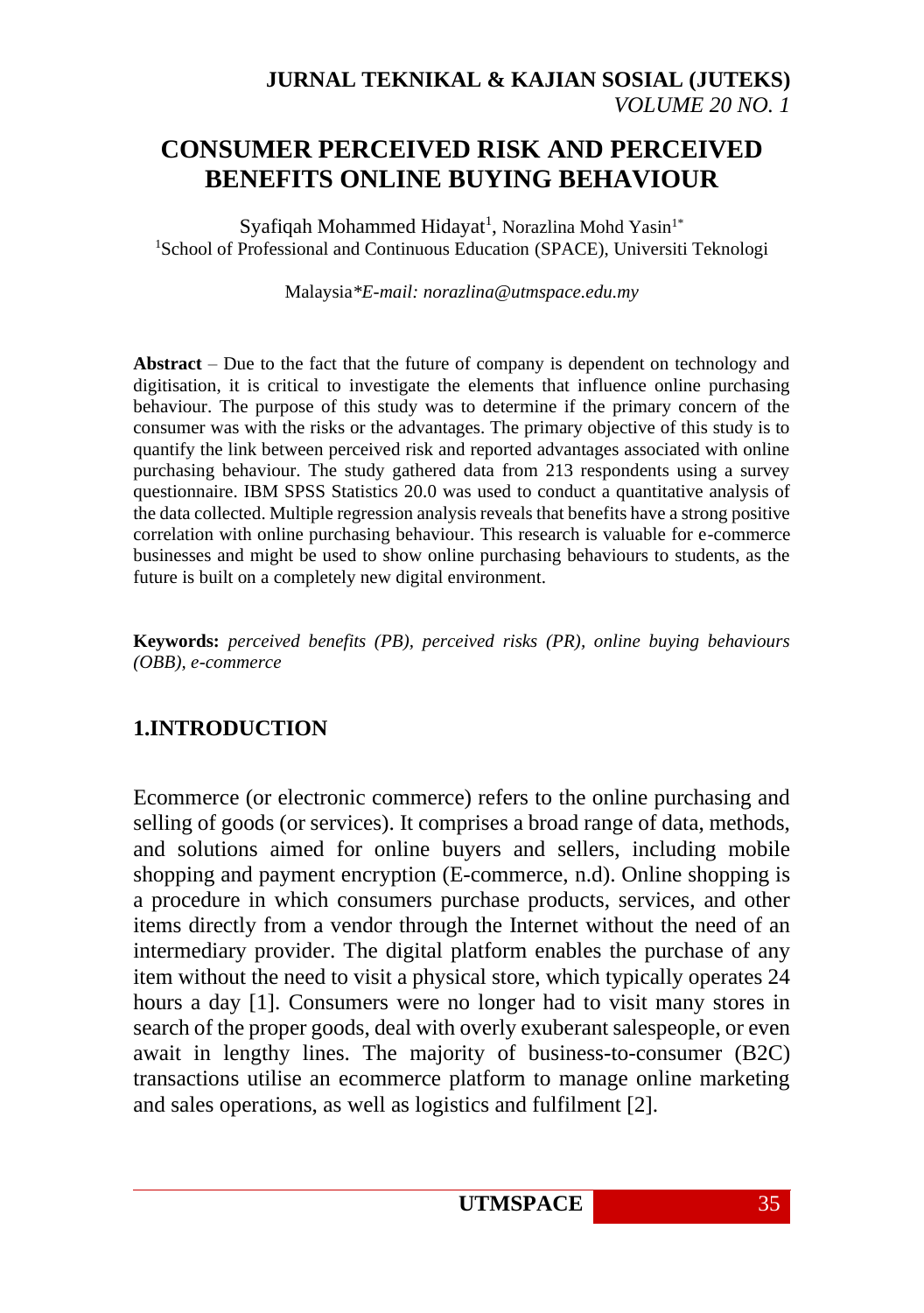The marketing world environment has been significantly altered by the advent of the internet, which enabled businesses to extend and improve their capacity to contact clients in a variety of areas, both locally and worldwide, via electronic commerce [3]. As the internet of things (IoT) continues to expand in popularity, customers may stay current on worldwide trends without having to pay for flights. They may shop from stores located around the state, country, and even the world, rather than being restricted to their immediate geographic area. Certain online retailers accept requests for things that are temporarily unavailable and dispatch them as soon as they become available. Additionally, consumers benefit from reduced prices since items are supplied directly from the manufacturer or seller, eliminating the need for intermediaries. Additionally, online transactions enable customers to compare prices in order to locate a better deal. Additionally, many online retailers provide coupons and rebates, and consumers may send presents to relatives and friends regardless of their location.

Despite the obvious benefits of internet shopping, consumers were nevertheless exposed to risk. The likelihood of an online shopper experiencing financial loss as a result of an unsatisfactory product that is not worth the price paid is greater. Additionally, the product may not perform as advertised on the Internet, for example, in terms of colour, shape, and appearance. Online buyers may perceive a degree of risk associated with security tools and on-time delivery, since their expectations of product information quality on the website, online transaction, and delivery are higher. Additionally, internet consumers may feel a probable loss of self-esteem as a result of aggravation associated with not achieving a purchase objective and unhappiness associated with selecting a subpar product or service. A substandard product or service may lead to a consumer being judged and appraised poorly depending on their preferences [4].

Since 1991, Amazon.com was one of the earliest ecommerce sites in the United States, with many of firms following suit [5]. As the internet of things (IoT) expands, there are a growing number of instances of unscrupulous parties attempting to pervert the purpose of online commerce. Online shopping has a larger degree of risk throughout the purchase process. Risk perception is a factor that influences consumer online buying decisions. Perceived risk is a term that relates to the type and magnitude of risk that a customer perceives while making a buying decision. Thus, this research focuses on two objectives: first, determining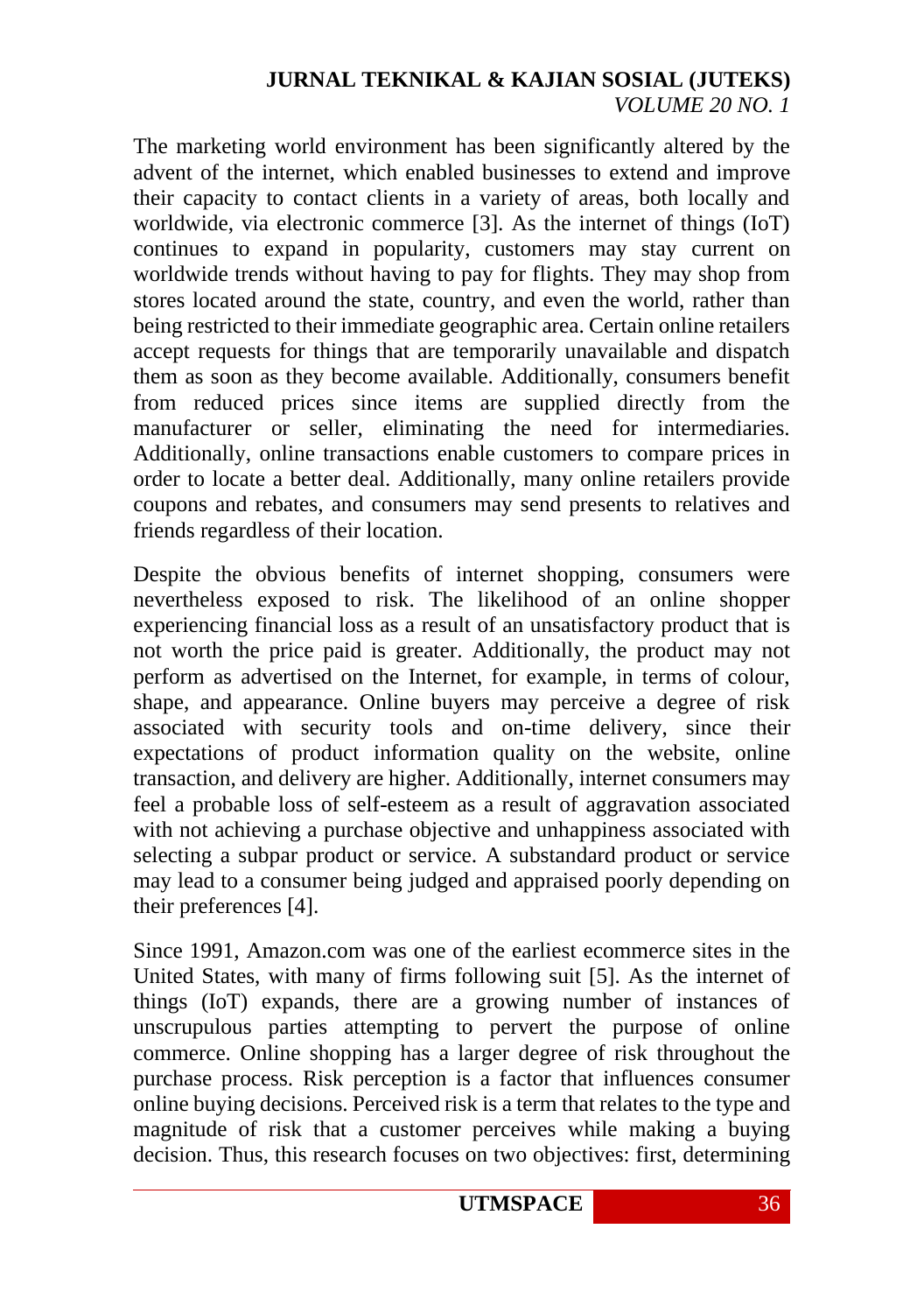the link between perceived risk and online purchase purchasing behaviours; and second, determining the link between perceived advantages and online purchase purchasing behaviours. The findings will add to the body of knowledge in marketing research concerning customer behaviour.

## **2. LITERATURE REVIEW**

#### *Online purchasing buying behaviour*

Online shopping is a type of electronic commerce that lets people to purchase goods or services directly from businesses via the internet using a web browser [6]. It is the most convenient method of purchasing products and services for customers. Indeed, online retailers eliminate additional expenses associated with transportation (including gasoline, tolls, and parking) and eliminate the need for customers to queue or navigate through crowds. With a single click of the mouse, the customer's preferred item will be delivered to his or her doorstep for a little fee, or in some cases, for free. Occasionally, internet businesses may provide free shipping and a cash-on-delivery option [7]. Online buying intention is often associated with favourable online buying behaviour [8]. Thus, the stronger an individual's intention to purchase online, the more likely the consumer will engage in online purchasing behaviour. As such, we have concentrated our efforts on determining the elements that impact customer intention to purchase online as a predictor of subsequent behaviour [9].

## *Perceived risk and online purchasing buying behaviour*

Despite the advantages of internet commerce over conventional commerce and the positive projections for future development of online buying, the disadvantages of this type of purchasing are becoming increasingly apparent [10]. Risk is critical to consumer behaviour; it contributes significantly to the explanation of information-seeking behaviour and consumer purchase decision making. There are two theoretical perspectives on risk: one that is centred on the uncertainty of a decision result and another that is centred on the costs or consequences of such results [11]. While customers believe the internet to have a lot of advantages, it has a tendency to exaggerate some of the uncertainties inherent in any purchasing transaction. When consumers shop online, they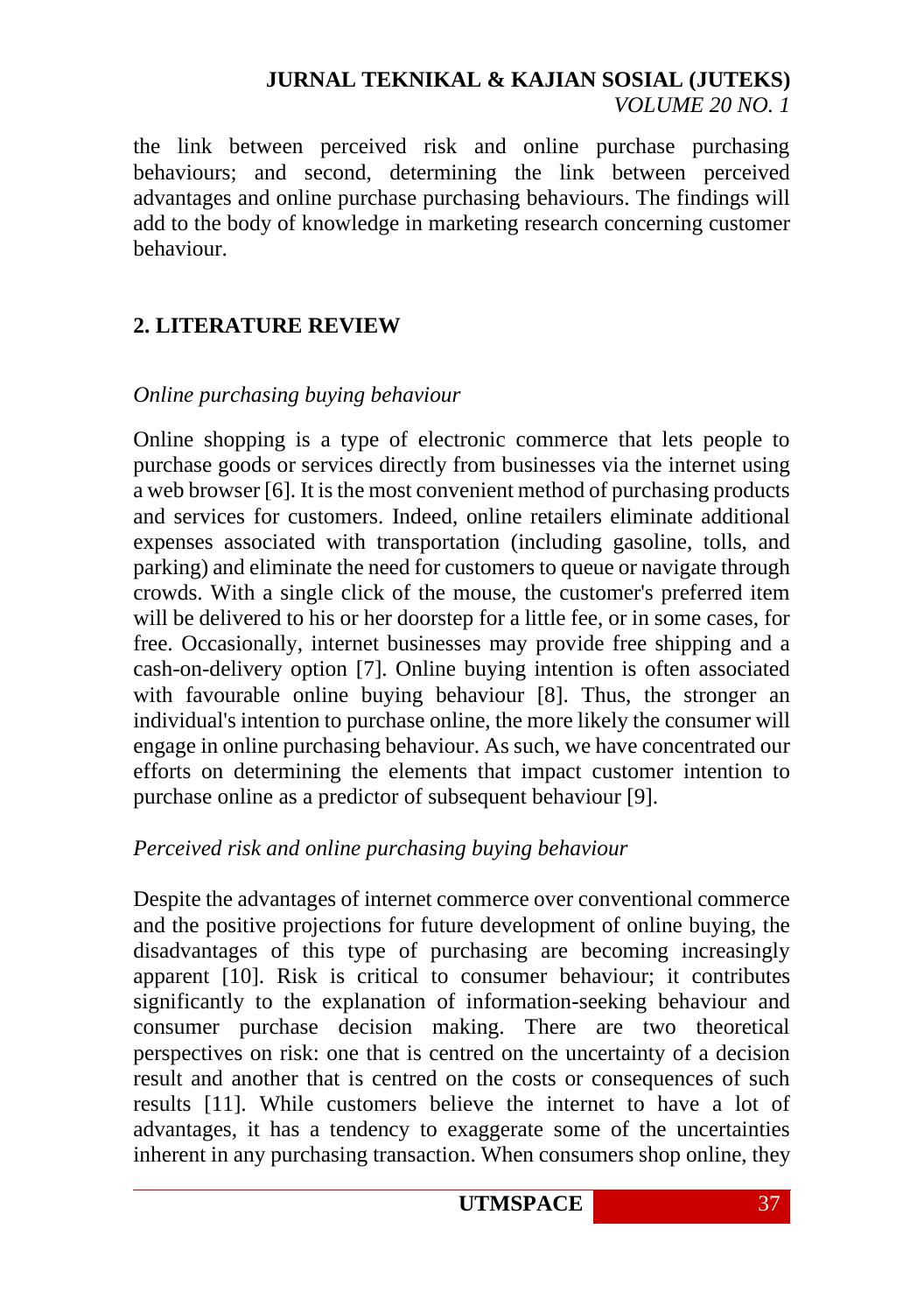perceive a greater amount of danger than when they shop in traditional retail forms [12]. Perceived risk is described as the prospect of losing money when seeking a desired end while purchasing online; it is a mixture of uncertainty and the probability of a negative consequence. The concept of perceived risk has been captured through the use of numerous measures that assess how risky events are thought to be [13]. Consumers' desire to purchase items via the internet is reduced by perceived risk. Consumers' increased sense of risk works as a disincentive to their purchasing intentions. Numerous writers have discovered that the perceived risk associated with E-commerce has a detrimental influence on online buying behaviour, attitude toward use behaviour, and desire to embrace Ecommerce [14]. The retail channel for E-commerce is the internet. In online buying, the risk associated with the channel is typically larger than the risk associated with the seller. Online shopping may have negative consequences that are not observed in traditional trade. Such as the consumer's inability to directly value the product's quality, the lack of personal contact with the salesperson, the costs associated with learning how to use the internet or website, the transition from other channels to the electronic one, the generation of anxiety and stress among consumers who are uncomfortable using the internet, the lack of interaction and social contact with other people, and so forth. As a result, we hypothesise the following:

## **H1: Perceived Risk has a negative effect on Online Purchasing Buying Behaviour**

## *Perceived benefits and online purchasing buying behaviour*

The internet introduces some risk to online purchasing, but it also provides several benefits that alter customer perceptions of online purchasing. Consumer belief and pleasure with online transactions, as well as the view that online shopping is simple, simple, offers a greater range of products, and is less hazardous than conventional shopping [16]. Convenience is a significant factor in why customers purchase online [17]. Consumers no longer need to go to the market or leave their house, and with globalisation, they are no longer constrained by time limitations at home and may purchase anything at any time because internet shopping is available 24 hours a day [18]. Additionally, internet retailers provide a diverse selection of brands from which consumers may choose. There are no stock constraints in an online business, and no requirement for window displays.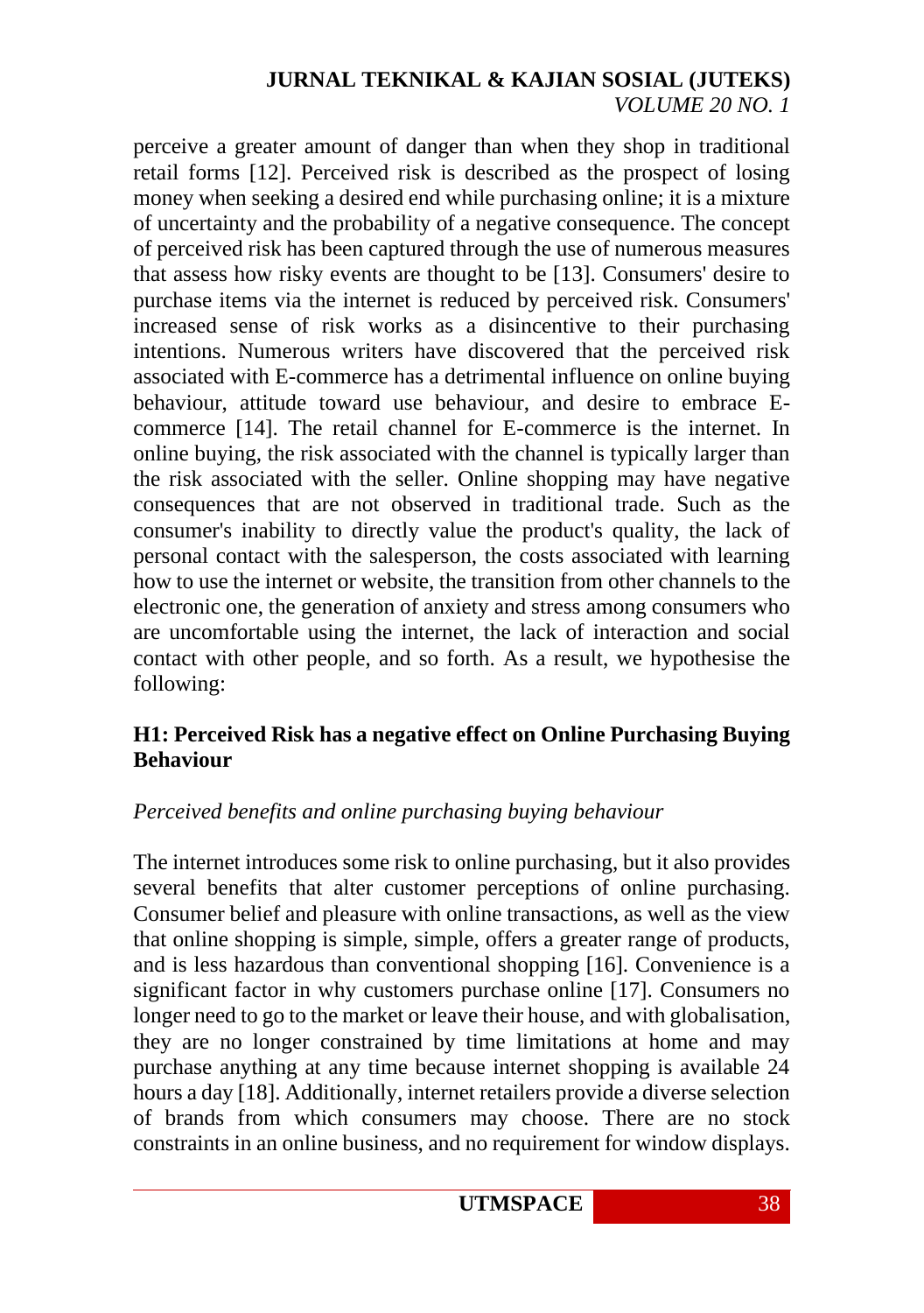The increased choice is the primary reason customers shop online. It is quite convenient for consumers who purchase on a regular basis, since they may simply obtain diversity [19]. The diversity of products is the primary component that attracts customer attention, motivates them, and develops the intention to purchase online. Several previous research have established a favourable correlation between product diversity and online buying behaviour [20]. The basis for this study is based on planned behaviour theory. Thus, our hypothesis is:

### **H2: Perceived benefits have a positive effect on Online Buying Behaviour**



**Figure 1**: Conceptual framework

This research is conceptualised on the Theory of Reasoned Action (TRA). The Theory of Reasoned Action (TRA) assumes that the behaviour under investigated is under volitional control, that individuals feel they can perform the behaviour whenever they choose. Theory of Reasoned Action (TRA) was more frequently employed to investigate behaviours in which control was a variable component. Fishbein and Azjen proposed the Theory of Reasoned Action (TRA) model, which focuses on the development of a system of observation for two types of variables: attitudes, which are defined as a positive or negative feeling in relation to the achievement of an objective, and subjective norms, which are the exact representations of an individual's perception of their ability to achieve those goals using the products. In this study, Theory of Reasoned Action (TRA) was used to forecast customer purchasing behaviours based on perceived risks and rewards.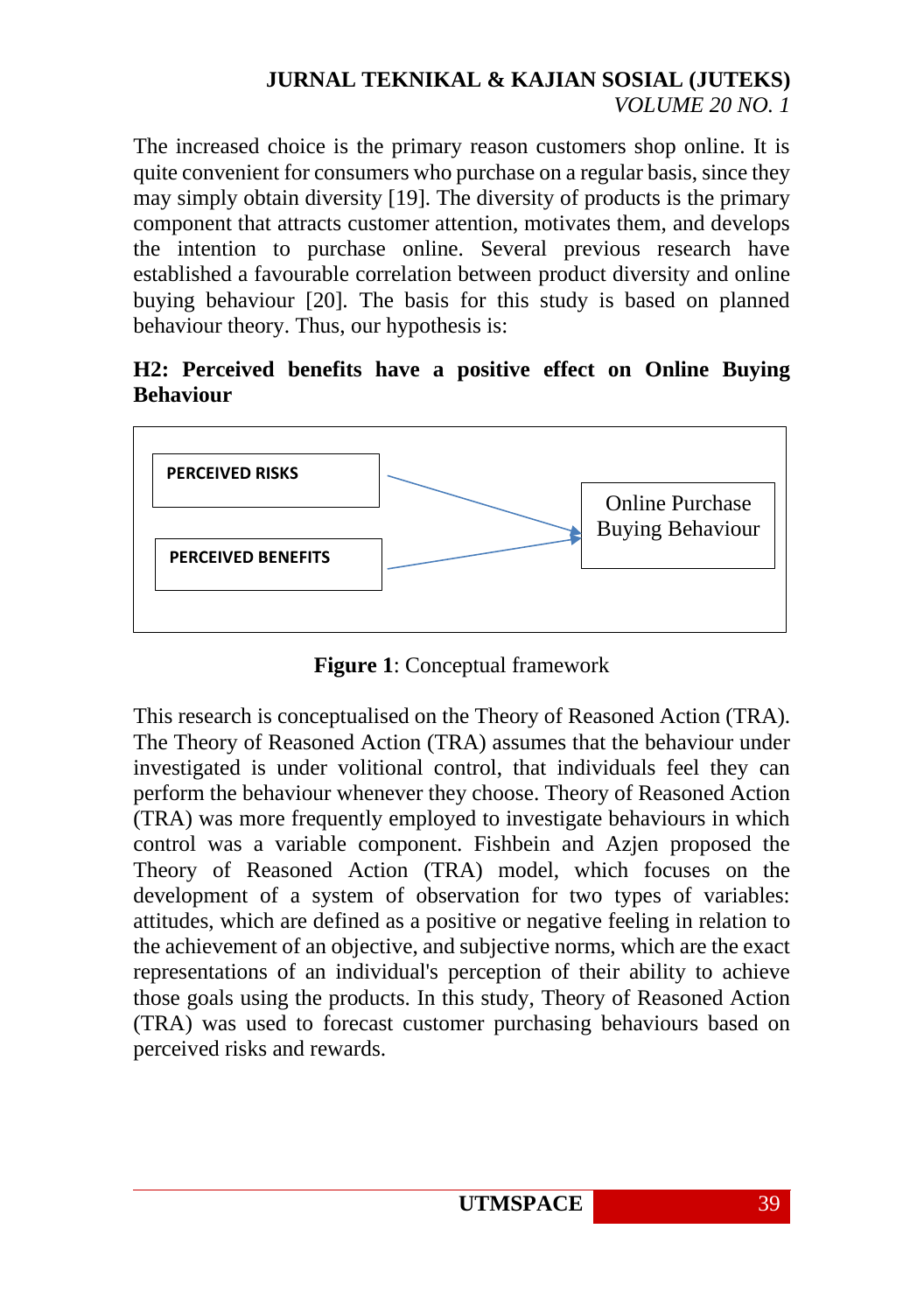## **3. RESEARCH METHOD**

The data was collected using survey through questionnaire which had close-ended questions comprised of 4 part and sum of 23 questions. The population size comprised of 350 respondents. The data was collected online using Google Form, from every types of positions and education of Malaysians as long as they fulfil the main criteria of the research which is an online purchase consumer. Perceived risk according to is the expectation of losses. The larger the expectations of losses are, the higher the degree of risk consumers will perceive [4]. Perceived benefit refers to the perception of the positive consequences that are caused by a specific action [21]. Online purchase buying behaviour refers to an action taken by consumers before buying a product or service [22].

To analyse this data researcher have used Statistical Package for the Social Sciences (SPSS) that has been used by previous researchers for complex statistical data analysis [23]. The analysis were including frequencies and descriptive statistics with graphs and chart [24]. The sampling technique used was convenience sampling which defined as a method adopted by researchers where they collect market research data from a conveniently available pool of respondents. It is the most commonly used sampling technique as it is incredibly prompt, uncomplicated and economical. On top of that apart from the researcher criteria, there are no specific criteria required to be part of this sample [25]. Due to Covid-19 pandemic testing the entire community is practically impossible researcher use convenience sampling in situations where additional inputs are not necessary for the principal research.

The data were collected from online questionnaire Google Form that held for less than a month. This research aims sum of 350 respondents and by that an online questionnaire was distributed randomly to 350 potential respondents. However the reliable data received were only 213 which are 61% from total targeted respondents.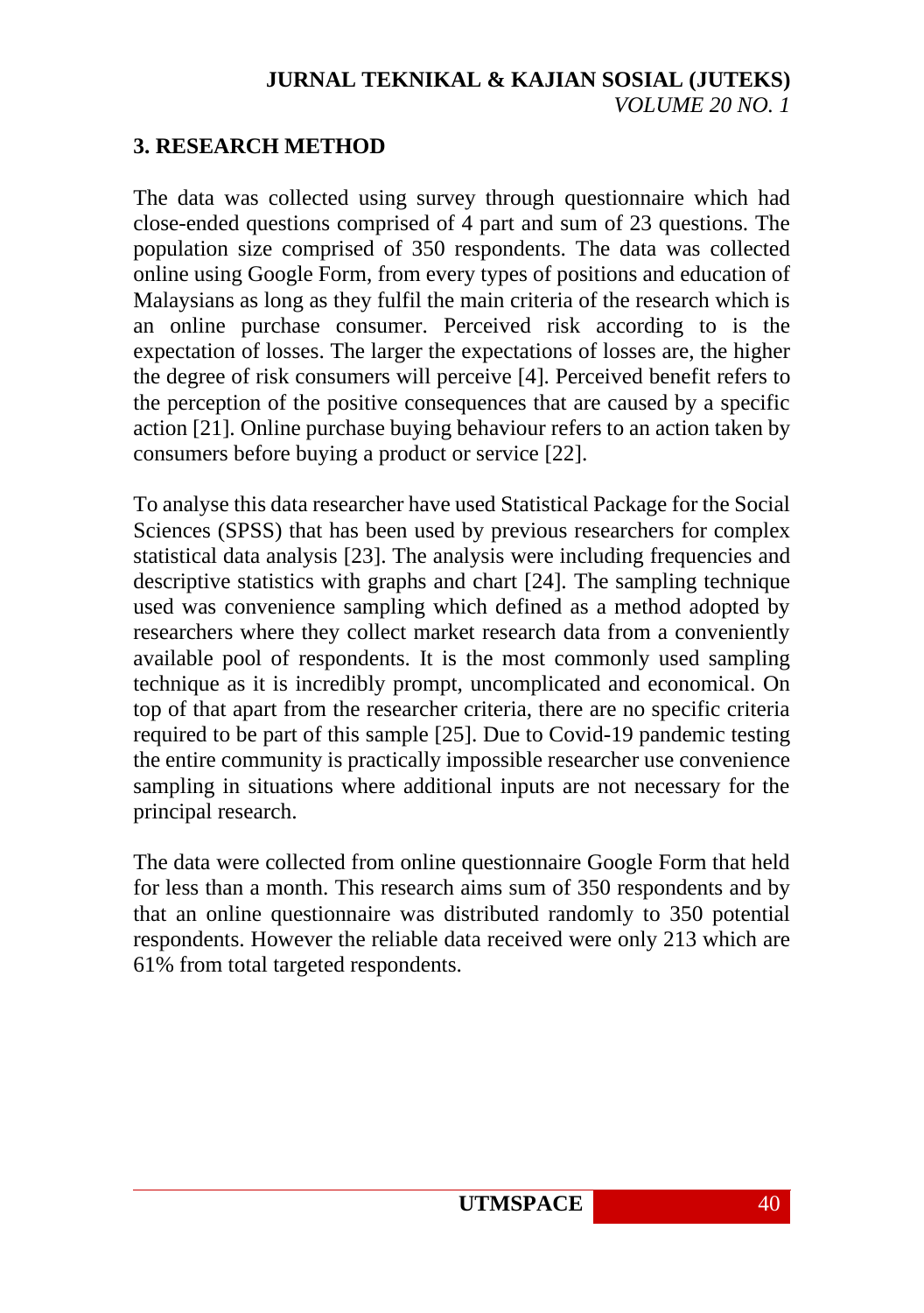## **4. DATA ANALYSIS**

#### *Demographic Profile*

Ratio of female respondents were 68.1% and male 31.9% which means the majority were female respondents. The highest age of respondent with 50.2%% were age of 21-25, 20.8% were age 26-30, 16% from above 36, 12.2% from 16-20 and the least were 31-35. The position category was divided into four, the majority were employee which resulted as 57.7% of the sample size, students were 37.6%, 4.2% were Retired and only 0.5% were Job seeker. For education section most of the respondents were diploma which is 49.3%, 23% were Bachelor, High school were 21.1% and 6.6 of the respondents were master and above. 55.4% respondents usage were more than 4 hours, 35.2% were 3 hours-4hours, usage of 2hours-3hours had 5.6% and the least were less than 1 hour. 98.6% of the respondents have experience of shopping online. For frequency section most of the respondents shops more than 10 times 42.7% and 34.7% were 5-10 times. This data gave us an explanation that people tend to shop online regardless of their age and most of the online shopper was an employee and students (refer to Table 1).

| <b>GENDER</b>   | <b>FREQUENCY</b> | <b>PERCENT</b> |
|-----------------|------------------|----------------|
| <b>FEMALE</b>   | 145              | 68.1%          |
| <b>MALE</b>     | 68               | 31.9%          |
| <b>AGE</b>      |                  |                |
| $16 - 20$       | 26               | 12.2%          |
| $21 - 25$       | 107              | 50.2%          |
| $26 - 30$       | 46               | 20.8%          |
| $31 - 35$       | $\overline{0}$   | 0%             |
| Above 36        | 34               | 16.0&          |
| <b>POSITION</b> |                  |                |

| Table 1: Demographic Profile |  |  |  |
|------------------------------|--|--|--|
|------------------------------|--|--|--|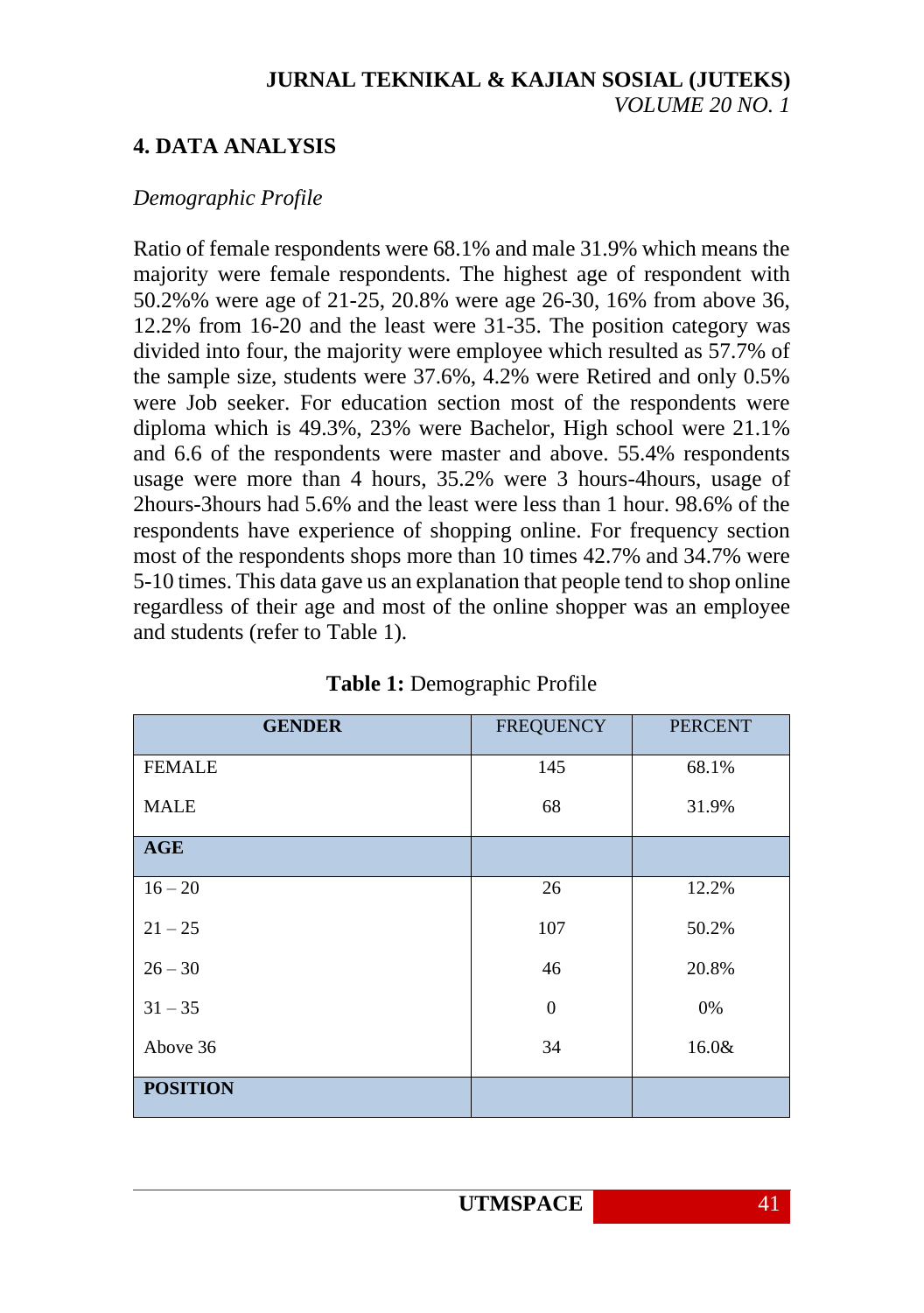| Employee                           | 123          | 57.7% |
|------------------------------------|--------------|-------|
| <b>Job Seeker</b>                  | $\mathbf{1}$ | 0.5%  |
| Retired                            | 9            | 4.2%  |
| Student                            | 80           | 37.6% |
| <b>EDUCATION</b>                   |              |       |
| <b>Bachelor</b>                    | 49           | 23.0% |
| Diploma                            | 105          | 49.3% |
| Level High School                  | 45           | 21.1% |
| Master and above                   | 14           | 6.6%  |
| <b>USAGE</b>                       |              |       |
| 2hour - 3 hours                    | 12           | 5.6%  |
| 3 hour - 4 hour                    | 75           | 35.2% |
| Less than 1 hour                   | 8            | 3.8%  |
| More than 4 hours                  | 118          | 55.4% |
| <b>SHOPPER</b>                     |              |       |
| Have experience of shopping online | 210          | 98.6  |
| No experience of shopping online   | 3            | 1.4   |
| <b>FREQUENCY</b>                   |              |       |
| $\overline{3 - 5}$ times           | 19           | 8.9%  |
| 5 - 10 times                       | 74           | 34.7% |
| Less than 3 times                  | 29           | 13.6% |
| More than 10 times                 | 91           | 42.7% |

## *Validity test*

A sample of between 30 and 50 target respondents was asked to evaluate and provide comments on the usefulness of the altered questions for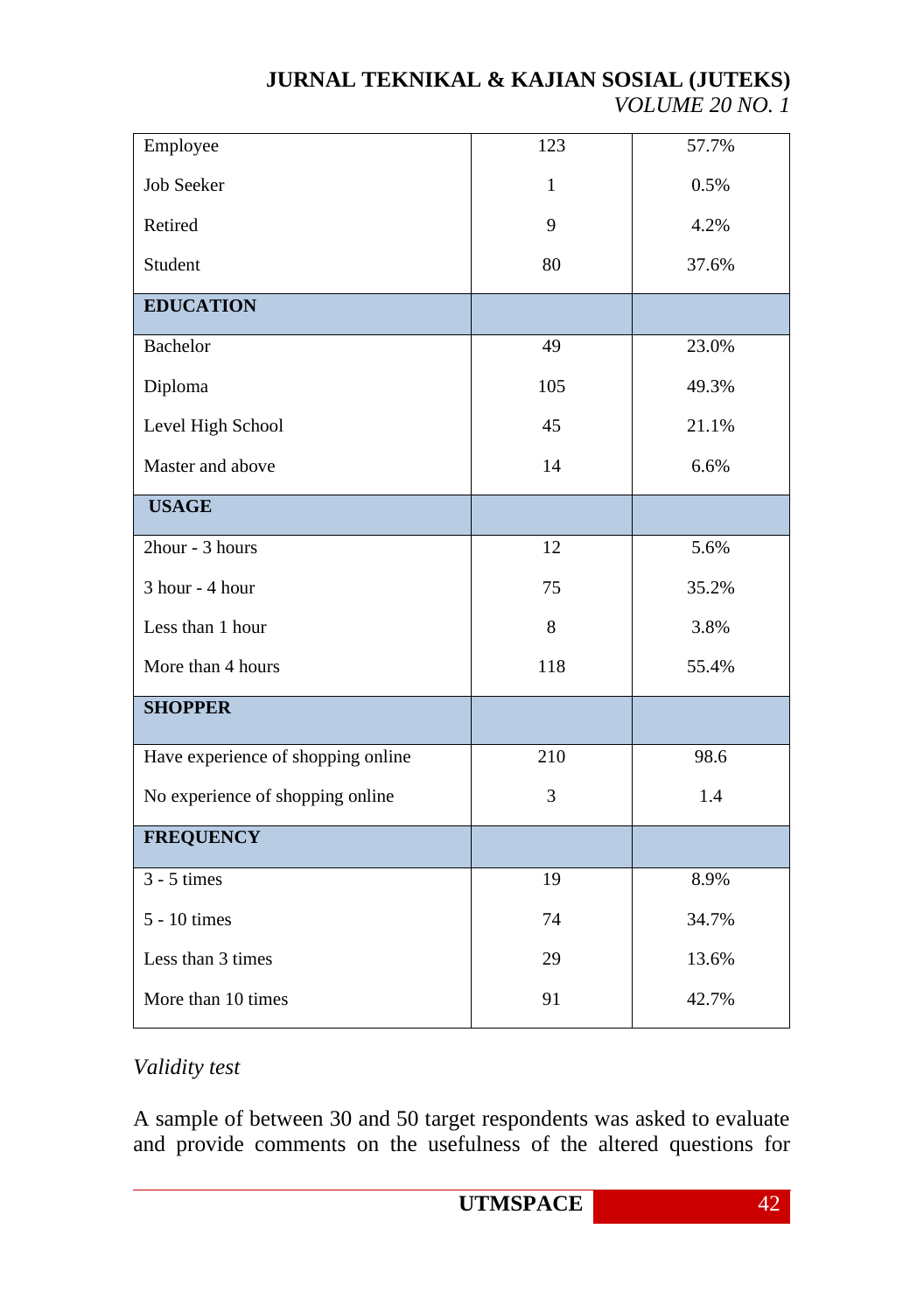measuring the construct. Several items were re-worded or re-phrased appropriately based on these findings in order to accurately assess the construct and also to be understood by potential responders.

#### *Reliability analysis*

Table 2 shows reliability analysis of independent variable and dependent variable. However for perceived risks researcher had to omit 1 items (Shopping online can involve a waste of money - refer to table 1) that indicate unreliable level of reliability  $0.53$   $\alpha$ . Additionally, the table indicates that the modified Cronbach's Alpha value meets the permissible threshold of Cronbach's Alpha.

| Variable                            | Number of items |            |
|-------------------------------------|-----------------|------------|
|                                     | (N)             | $(\alpha)$ |
| <b>Perceived Risks</b>              |                 | 0.84       |
| <b>Perceived Benefits</b>           | 6               | 0.82       |
| Online purchase buying<br>behaviour |                 | 0.72       |

**Table 2:** Reliability Analysis

## **Descriptive analysis**

The term "descriptive analysis" refers to the process of describing the fundamental characteristics of data in a research. Simple summaries of the sample and measurements are provided throughout the analysis. Together with basic graphic analysis, it serves as the foundation for practically all quantitative data analysis [27]. Table 3 contains researcher summaries of completed questionnaires.

| Descriptive Statistics |                                                                                          |     |     |     |      |                   |  |
|------------------------|------------------------------------------------------------------------------------------|-----|-----|-----|------|-------------------|--|
| Constructs             | <b>Items</b>                                                                             | N   | Min | Max | Mean | Std.<br>Deviation |  |
| <b>Risk</b>            | <i>Risk 1:</i> I might not receive the<br>exact quality of a product that I<br>purchased | 213 |     |     | 2.09 | 1 217             |  |

**Table 3**: Descriptive analysis **Descriptive Statistics**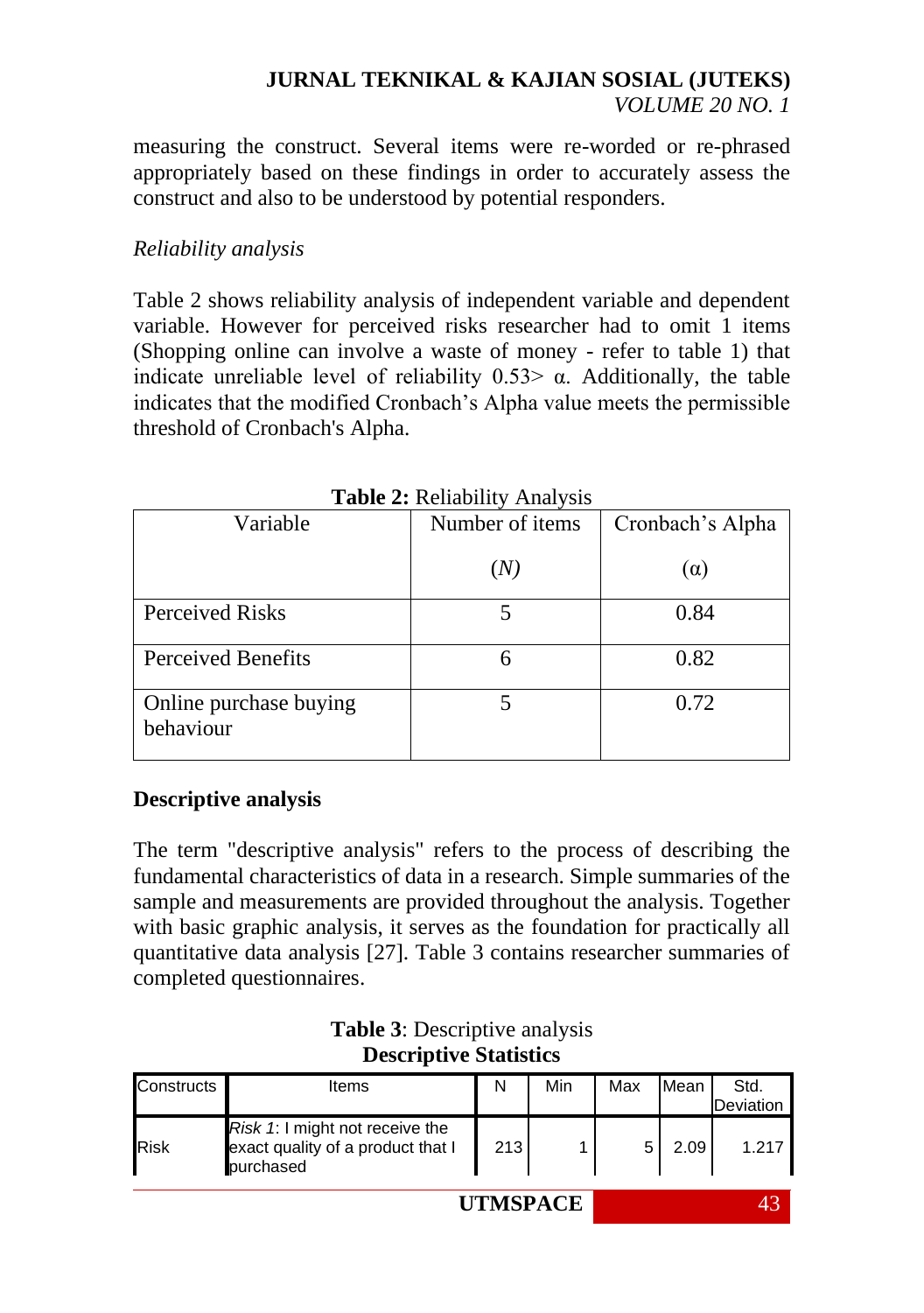|                                                            | Risk 5: Shopping online can<br>involve a waste of money                                                         | 213 | 1            | 5 | 3.19 | .979  |
|------------------------------------------------------------|-----------------------------------------------------------------------------------------------------------------|-----|--------------|---|------|-------|
| <b>Benefit</b>                                             | Benefit 1: I can shop whenever I<br>want                                                                        | 213 | $\mathbf{1}$ | 5 | 2.21 | 1.053 |
|                                                            | Benefit 2: I can get a broader<br>selection of product                                                          | 213 | 1            | 5 | 1.91 | 1.149 |
|                                                            | Benefit 3: I don't have to deal<br>with pushy salesperson on<br>Internet Items from everywhere<br>are available | 213 | 1            | 5 | 2.29 | .990  |
|                                                            | Benefit 4: I can access many<br>brands and retailers                                                            | 213 | 1            | 5 | 2.27 | 1.004 |
|                                                            | Benefit 5: I can shop in privacy<br>of home                                                                     | 213 | 1            | 5 | 2.32 | .991  |
|                                                            | Benefit 6: I can avoid the hassle<br>of driving and parking                                                     | 213 | 1            | 5 | 2.69 | .960  |
| Online<br>Purchase<br><b>Buying</b><br>Behaviour<br>(OPBB) | OPBB1: Wide variety                                                                                             | 213 | 1            | 5 | 2.12 | 1.312 |
|                                                            | OPBB2: Good discount / Lower<br>price                                                                           | 213 | 1            | 5 | 2.07 | 1.240 |
|                                                            | OPBB3: No crowds                                                                                                | 213 | 1            | 5 | 2.59 | 1.136 |
|                                                            | OPBB 4: Fewer expenses                                                                                          | 213 | 1            | 5 | 2.85 | 1.003 |
|                                                            | OPBB 5: Price comparison                                                                                        | 213 | 1            | 5 | 2.10 | 1.306 |
| Valid N<br>(listwise)                                      |                                                                                                                 | 213 |              |   |      |       |

## **Correlation**

Correlation is a statistical measure that expresses the extent to which two variables are linearly related. It's a common tool for describing simple relationships without making a statement about cause and effect [28]. Significant correlation between the independent variables (perceived risks and perceived benefits) and dependent variable (online buying behaviour) enable researcher to ascertain the relationship between independent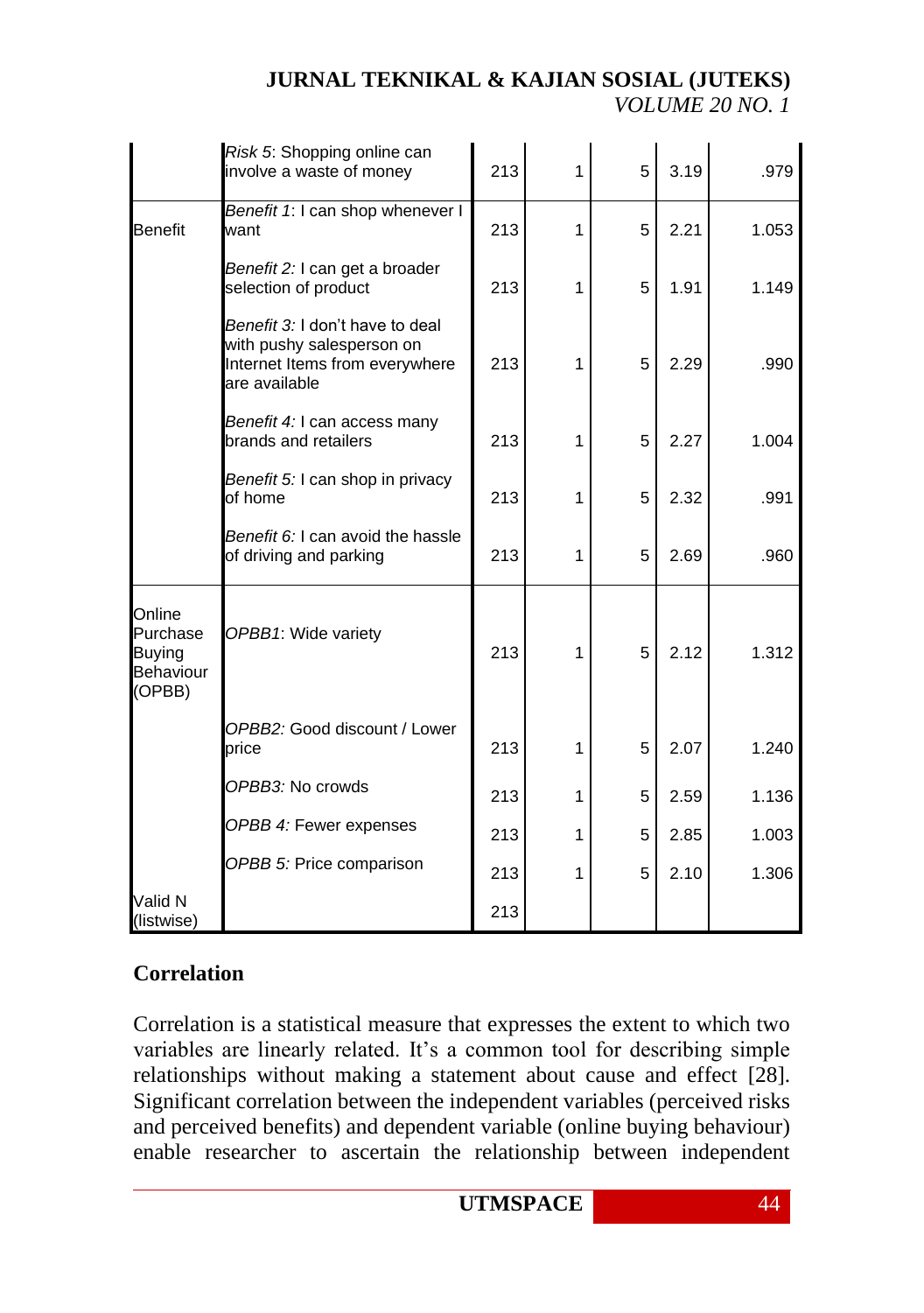variable and dependent variable. The Pearson correlation (R) indications shows that risk and benefits are positive correlated with online purchase behaviour as shown on table  $\overline{4}$  and table 5. The correlation between dependent variables and both independent variable which is perceived risk perceived benefits both is significant ( $p=0.66$  and 0.73). Thus for this research regression analysis is employed to carried out hypothesis on consumer online buying behaviour on perceived risk and benefits.

*H1: Perceived risks are positively associated with online purchase buying behaviour*

**Table 4**: Correlation between risk and Consumer Perceived Risk And Perceived Benefits Online Buying Behaviour **Correlations**

|                                                              |                     | Risk_Type | <b>OPBB</b> |
|--------------------------------------------------------------|---------------------|-----------|-------------|
|                                                              | Pearson Correlation |           | .699**      |
| Risk_Type<br>Sig. (2-tailed)<br>N                            |                     |           | .000        |
|                                                              |                     | 213       | 213         |
| <b>Pearson Correlation</b><br><b>OPBB</b><br>Sig. (2-tailed) | $.699**$            |           |             |
|                                                              |                     | .000      |             |
|                                                              | N                   | 213       | 213         |

\*\*. Correlation is significant at the 0.01 level (2-tailed).

Table 4 shows that Perceived risks  $R = 0.66$  indicate that there is a moderate 66% relationship between perceived risks and online purchase behaviour, thus there is a significant relationship between perceived risks and online purchase behaviour.

| H2: Perceived benefits are positively associated with and online |  |
|------------------------------------------------------------------|--|
| purchase buying behaviour.                                       |  |

| Correlations |                            |              |             |  |  |
|--------------|----------------------------|--------------|-------------|--|--|
|              |                            | Benefit_Type | <b>OPBB</b> |  |  |
|              | <b>Pearson Correlation</b> |              | .739**      |  |  |
| Benefit_Type | Sig. (2-tailed)            |              | .000        |  |  |
|              | N                          | 213          | 213         |  |  |
|              | Pearson Correlation        | .739**       |             |  |  |
| <b>OPBB</b>  | Sig. (2-tailed)            | .000         |             |  |  |
|              | N                          | 213          | 213         |  |  |

**Correlations**

\*\*. Correlation is significant at the 0.01 level (2-tailed).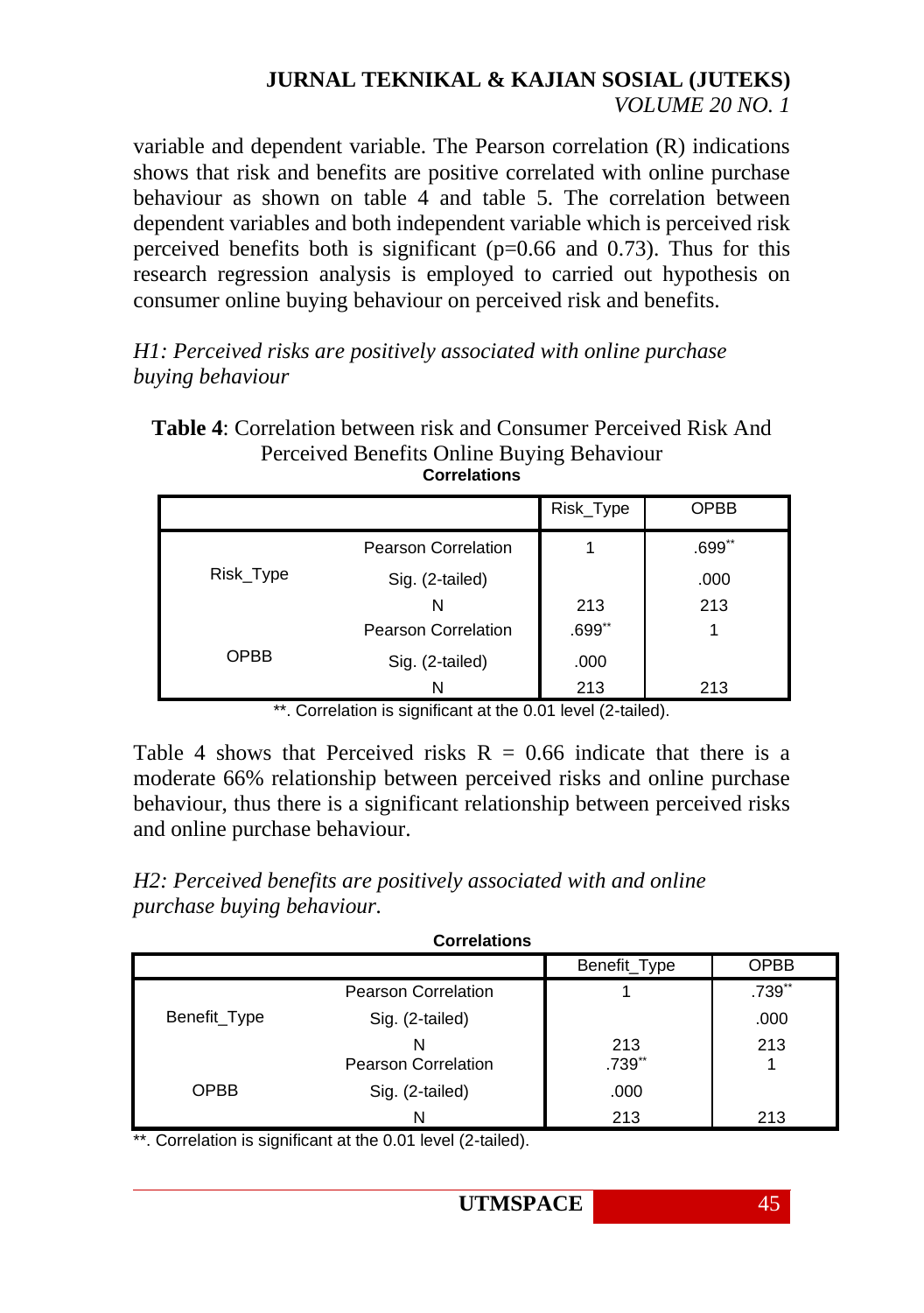## **Table 5:** Correlation between benefits and Consumer Perceived Risk and Perceived Benefits Online Buying Behaviour

Table 5 shows that perceived benefits  $R = 0.73$  indicate that there is a strong 73% relationship between perceived benefits and online purchase behaviour, thus there is a significant relationship between perceived benefits and online purchase behaviour

## **Regression analysis**

The term "regression analysis" refers to a collection of statistical techniques for estimating the associations between a dependent variable and one or more independent variables. It may be used to determine the strength of relationships between variables and to forecast their future relationships [29].

Analysis of variance (ANOVA) is a statistical technique that divides observed aggregate variability within a data set into systematic and random elements. In a regression analysis, analysts utilise the ANOVA test to examine the effects of independent factors on the dependent variable [30].Table 9 shows ANOVA test indicated that, at least one independent variable was able to explain the dependent variable, since the ANOVA test was highly significant ( $p < 0.5$ ). Therefore, it can be concluded that, the regression model was valid and the data was also fit to the model.

| Model      | Sum of<br>Squares | df  | Mean<br>Square | F       | Sig.              |  |  |
|------------|-------------------|-----|----------------|---------|-------------------|--|--|
| Regression | 99.454            | 2   | 49.727         | 220.610 | .000 <sup>b</sup> |  |  |
| Residual   | 47.336            | 210 | .225           |         |                   |  |  |
| Total      | 146.790           | 212 |                |         |                   |  |  |

## **Table 6: ANOVA**

**ANOVA<sup>a</sup>**

a. Dependent Variable: OPBB b. Predictors: (Constant), Benefit\_Type, Risk\_Type

Regression coefficients are estimates of the unknown population parameters and describe the relationship between a predictor variable and the response [32]. According to table 9, the multiple regression analysis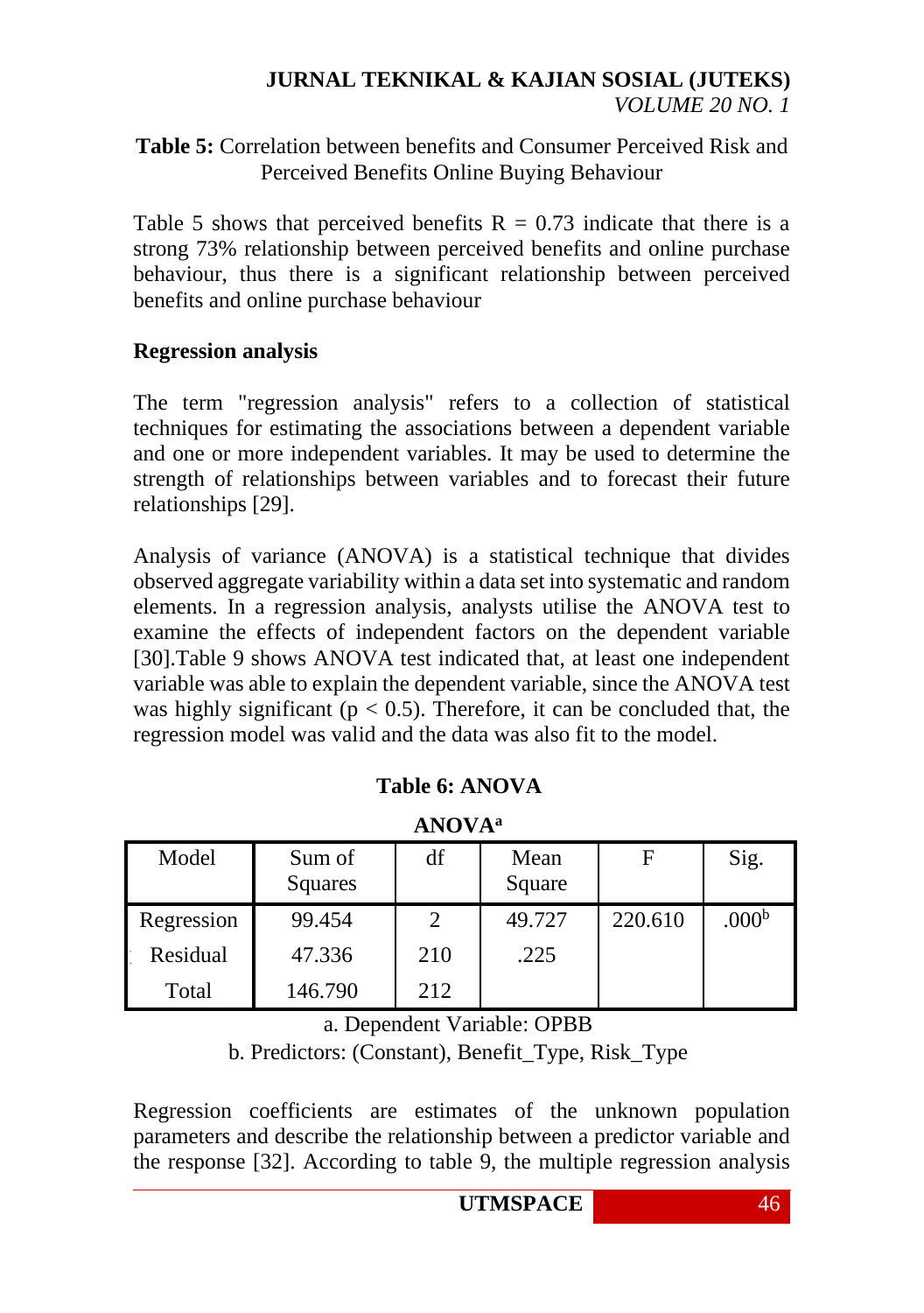indicate that perceived risk ( $B = 0.57$ ,  $P < 0.5$ ) and perceived benefits ( $B$  $= 0.57$ ,  $P < 0.5$ ) give a significant positive influence towards online purchase behaviour since the probability value was less than 5% level of significance ( $p < 0.5$ ). On the other hand, the analysis indicated that, perceived benefits (Beta  $= 0.51$ ) gives the highest influence factor towards online buying behaviour, since it produce the highest value of standardized beta coefficient.

Coefficients<sup>a</sup>

|       |              | Unstandardized Coefficients |            | Standardized<br>Coefficients |          |      |
|-------|--------------|-----------------------------|------------|------------------------------|----------|------|
| Model |              |                             | Std. Error | Beta                         |          | Sig. |
|       | (Constant)   | $-395$                      | .140       |                              | $-2.816$ | .005 |
|       | Risk Type    | .570                        | .062       | .427                         | 9.235    | .000 |
|       | Benefit_Type | .574                        | .052       | .513                         | 11.099   | .000 |

a. Dependent Variable: OPBB

Perceived risk is supported by the regression analysis as perceived risk (B  $= 0.57$ ,  $P < 0.5$ ) give a significant positive influence towards online purchase behaviour since the probability value was less than 5% level of significance ( $p < 0.5$ ). However, perceived risk (Beta = 0.42) gives the moderate influence factor towards online buying behaviour and does not produce the highest value of standardized beta coefficient. Along with it, according to table 6 perceived risks  $(R = 0.66)$  indicate that there is only a moderate 66% relationship between perceived risks and online purchase behaviour. In depth, referring to table 5 descriptive analysis risk 1 (I might not receive the exact quality of a product that I purchased) and risk 2 (the size description may not be accurate) shows high value of standard deviation (σ) apart from the other 3 risks. Risk 1 which is refers to risks of product quality with  $\sigma$ 1.217 standard deviation and risk 2 refers to size product with σ1.238 standard deviation.

Perceived benefits is supported by the regression analysis as perceived benefits ( $B = 0.57$ ,  $P < 0.5$ ) give a significant positive influence towards online purchase behaviour since the probability value was less than 5% level of significance ( $p < 0.5$ ). On the other hand, the analysis indicated that, perceived benefits (Beta  $= 0.51$ ) gives the highest influence factor towards online buying behaviour, since it produce the highest value of standardized beta coefficient. Not to mention, table 7 shows that perceived benefits  $(R = 0.73)$  indicate that there is a strong 73% relationship between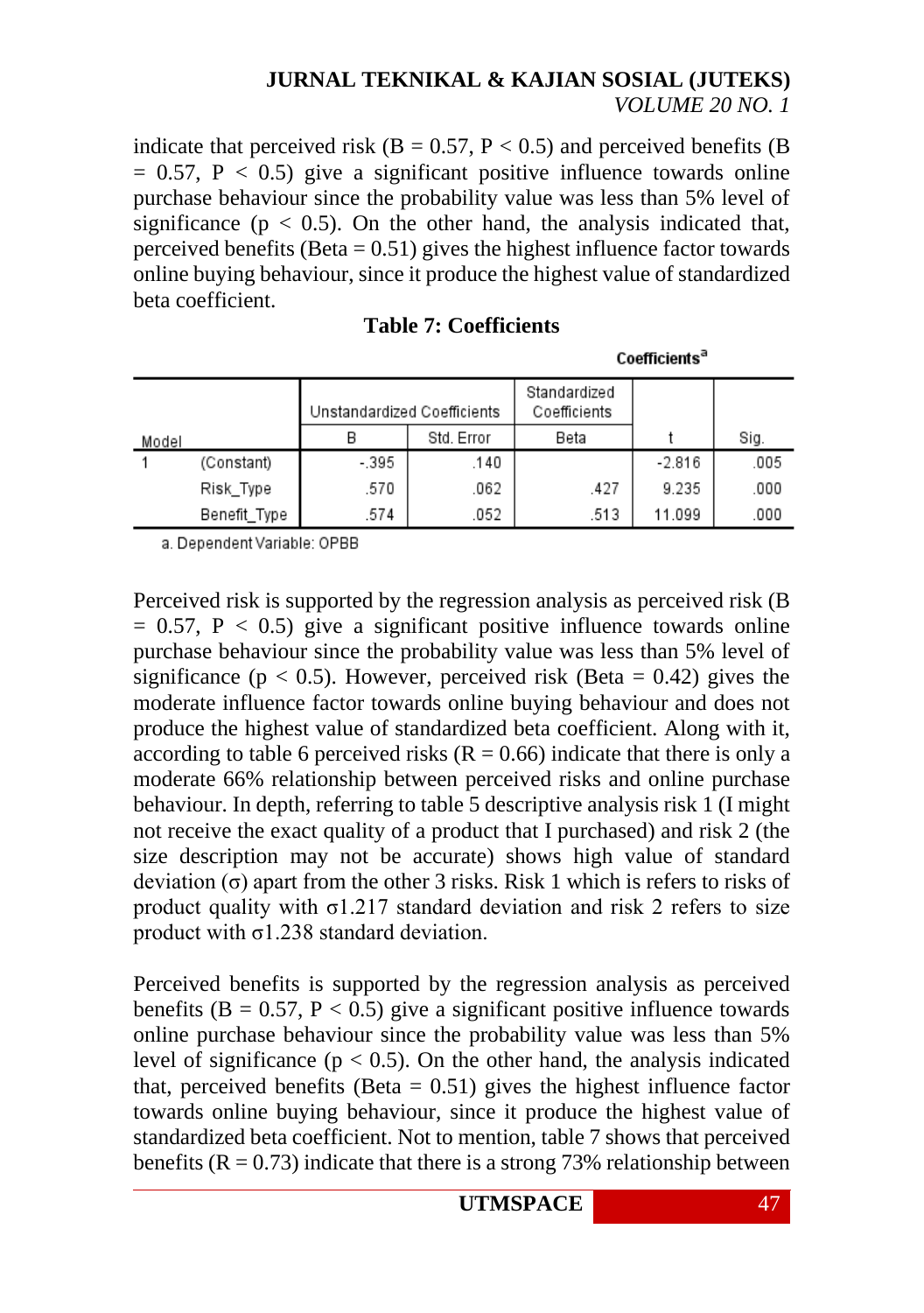perceived benefits and online purchase behaviour, thus there is a significant relationship between perceived benefits and online purchase behaviour. In depth, referring to table 5 descriptive analysis benefit 1 (I can shop whenever I want), benefit 2 (I can get a broader selection of products) and benefits 4 (I can access many brands and retailers) shows high value of standard deviation ( $\sigma$ ) apart from the other 3 benefits. Benefits 1 which is refers to flexibility of online shopping time with  $\sigma$ 1.053 standard deviation, benefits 2 refers to consumer could get broader selection with σ1.145 standard deviation and benefits 4 refers to consumer could access many brands and retailer with σ1.004 standard deviation.

## **5. DISCUSSION AND CONCLUSION**

As a result of this analysis, we can conclude that online purchase consumers are extremely concerned about the risk of not receiving the exact quality of the product they purchased and about the size of the product, in addition to other risks such as credit or debit card details being compromised, online shopping companies disclosing my personal information, and shopping online being a waste of time. Perceived risk, on the other hand, does not result in the largest value of the standardised beta coefficient. On the other hand, we can infer that benefits are highly related with online buying behaviour despite the fact that there are various risks connected with it, and for this research, perceived risk results in the greatest value of the standardised beta coefficient.

Because the future of company is dependent on technology and digitisation, it is critical to investigate the elements that influence online purchasing behaviour. As a result of this study's findings, the researcher may infer that the study's purpose was met by randomly distributing questionnaires to online purchase consumers and analysing their responses. This study indicates that perceived advantages have a substantial positive correlation with the purchasing behaviour for online purchases. Perceived advantages exert the greatest effect on online purchasing behaviour, as they provide the largest value of the standardised beta coefficient. This demonstrates that, despite the fact that consumers are exposed to multiple risks while shopping online, the advantages remain prevalent. Apart from that, the study concluded that there are four major dimensions of perceived benefits: the flexibility of online shopping time (Benefits 1), the consumer's ability to obtain a broader selection (Benefits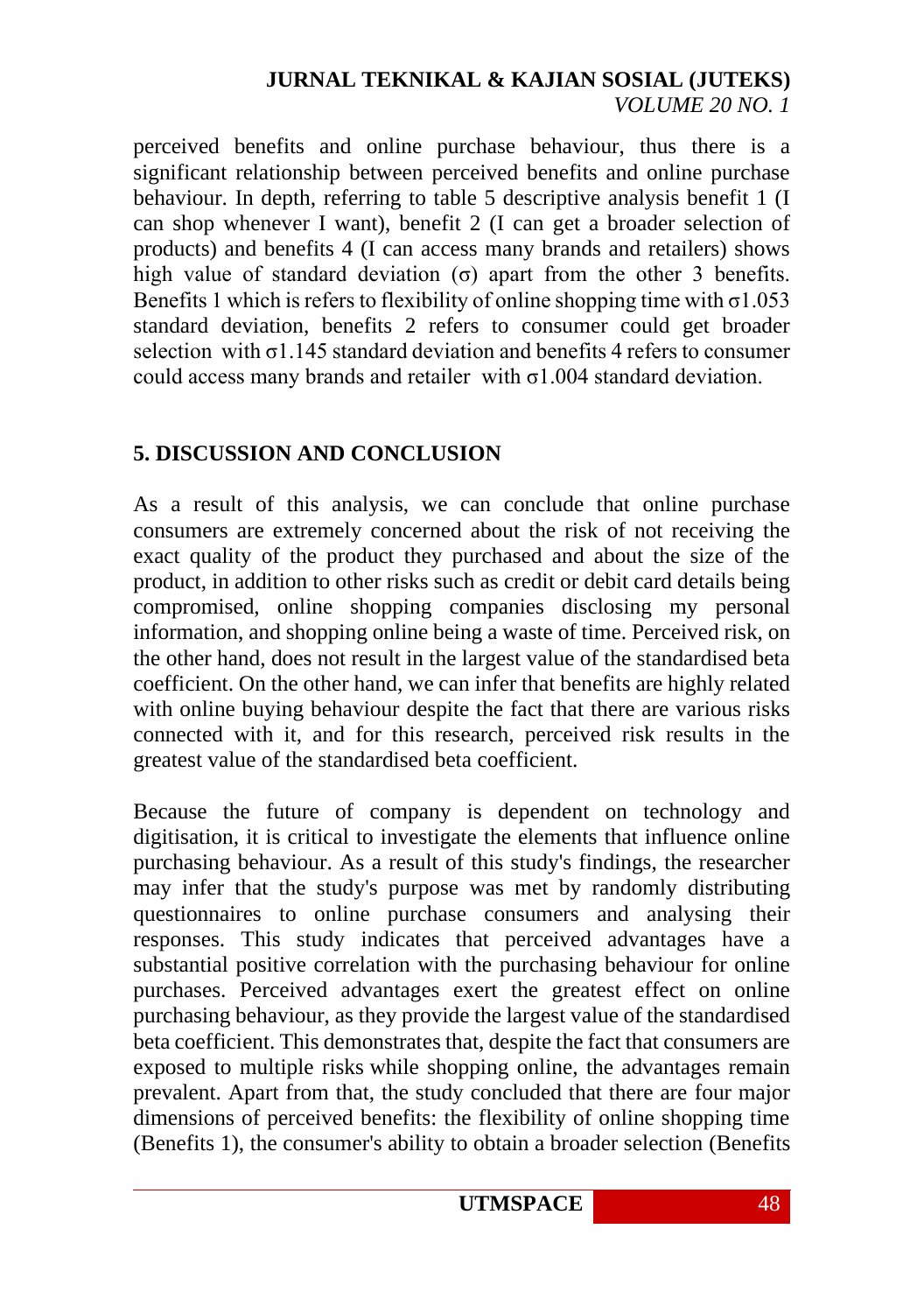2) and the consumer's ability to access a variety of brands and retailers (Benefits 4). Hence, based on the perceived benefits dimension, the researcher might conclude that customers are drawn to the flexibility offered by online shopping.

This study has various limitations that should be considered. The study's primary weakness is that it was conducted during the Covid-19 epidemic, which imposed restrictions on survey distribution. Due to the fact that the researcher could only disseminate the survey to common friends and family, the scope of variation was limited. Additionally, the researcher is unable to examine this research in a broader context due to the lack of variance across participants. Individuals may have been biased while answering the question due to previous purchases that influenced their responses.

## **ACKNOWLEDGEMENT**

Primarily, I would thank God for being able to complete this research with success. Then, I would like to express my special thanks of gratitude to Dr. Norazlina binti Mohd Yasin for her guidance and support in completing this research. Next, I would like to thank my parents for their moral support. This work was supported by UTMSPACE for publication incentives.

#### **References**

- [1] Gnanadhas. (2015). Online Shopping An Overview. 10.
- [2] E-commerce. (n.d). *E-commerce* . Retrieved from Bigcommerce : https://www.bigcommerce.com/articles/ecommerce/
- [3] Ogundare, F. &. (2016). Influence Of customers' Perceived Risk On Online Shopping . *International Journal of Information System and Engineering*, 13.

[4] Ariffin, M. a. (2018). Influence of consumers' perceived. *Emerald Insight*, 19.

[5] Miva. (2011, 10 26). *The History Of Ecommerce: How Did It All Begin?* Retrieved from MIVA.COM: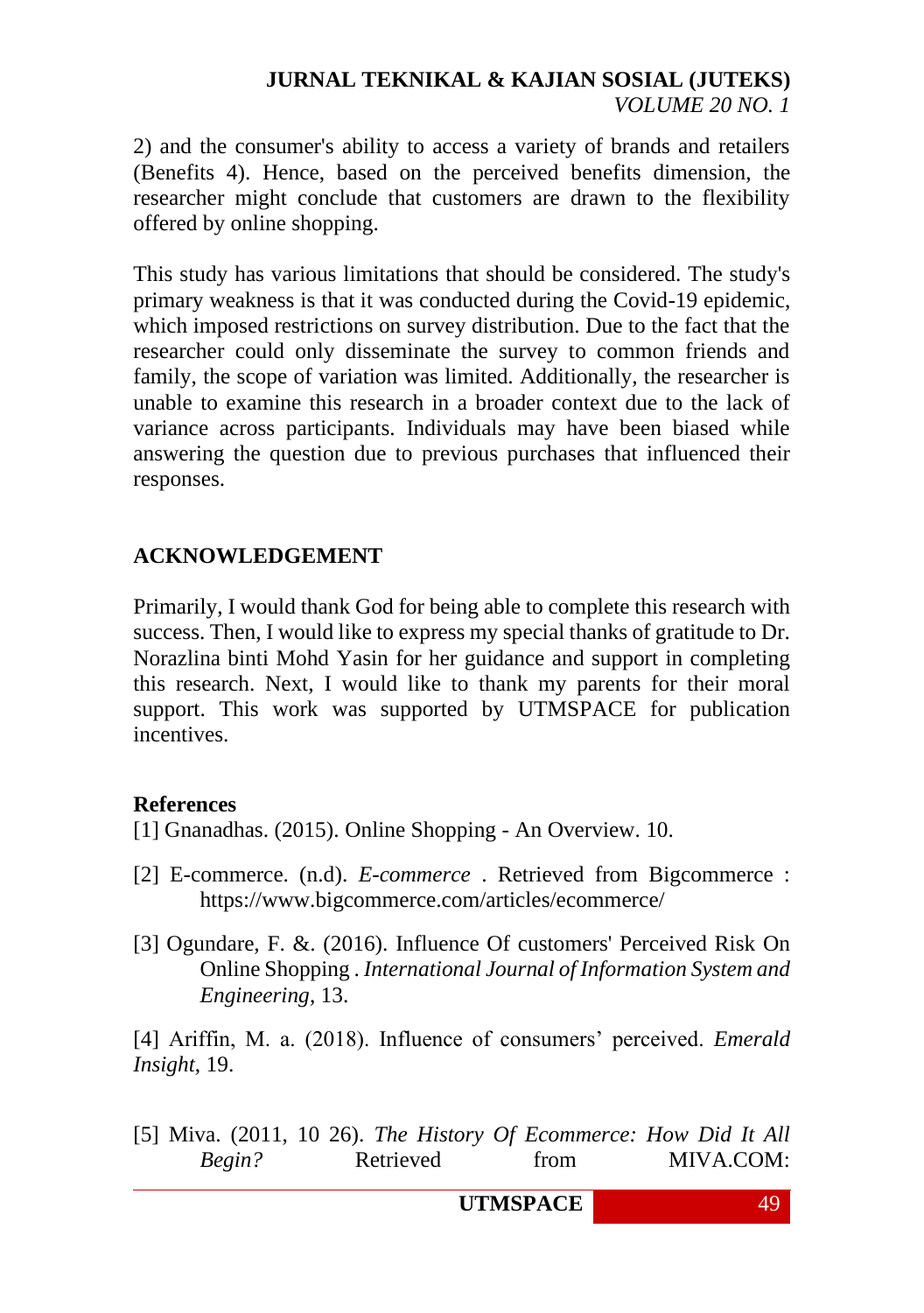https://www.miva.com/blog/the-history-of-ecommerce-how-didit-all-begin/

[6] Sarayrah, A. (2016). An investigation of factors influencing consumers? intention to use online shopping: An empirical study in south of Jordan. *Research Gate*, 21

- [7] Kumar. (2016). Consumer behaviour and satisfaction in e-commerce: a comparative study based on online shopping of some electronic gadgets . *Semantic Scholar* .
- [8] Lim, O. S. (2016). Factors Influencing Online Shopping Behavior: The Mediating Role of Purchase Intention. *Science Direct* , 10.
- [9] Wahid, A. &. (2018). Factors Influencing Online Purchase Intention. *International Journal Of Academic Research In Business & Social Sciences*, 16.
- [10] Ko, e. a. (2004). Cross-Cultural Differences in Perceived Risk of Online Shopping. *Research Gate*.

[11] Bauer, e. a. (2007). Segmenting cyberspace: A customer typology for the Internet. *Research Gate*, 93.

- [12] Lee, T. (2003). E-retailing versus physical retailing: A theoretical model and empirical test of consumer choice. *Science Direct*.
- [13] Featherman, P. (2003). Predicting e-services adoption: a perceived risk facets perspective. *Science Direct*.
- [14] Zhang, T. X. (2011). Dimensions of Perceived Risk and Their Influence on Consumers' Purchasing Behavior in the Overall Process of B2C. *Research Gate*.
- [15] Salo, K. (2007). A conceptual model of trust in the online environment. *Research Gate*.
- [16] Rahman, B. &. (2020). Perceived benefits and perceived risks effect on online shopping behaviour with the mediating role of consumer purchase intention in Pakistan . *International Journal of Management* .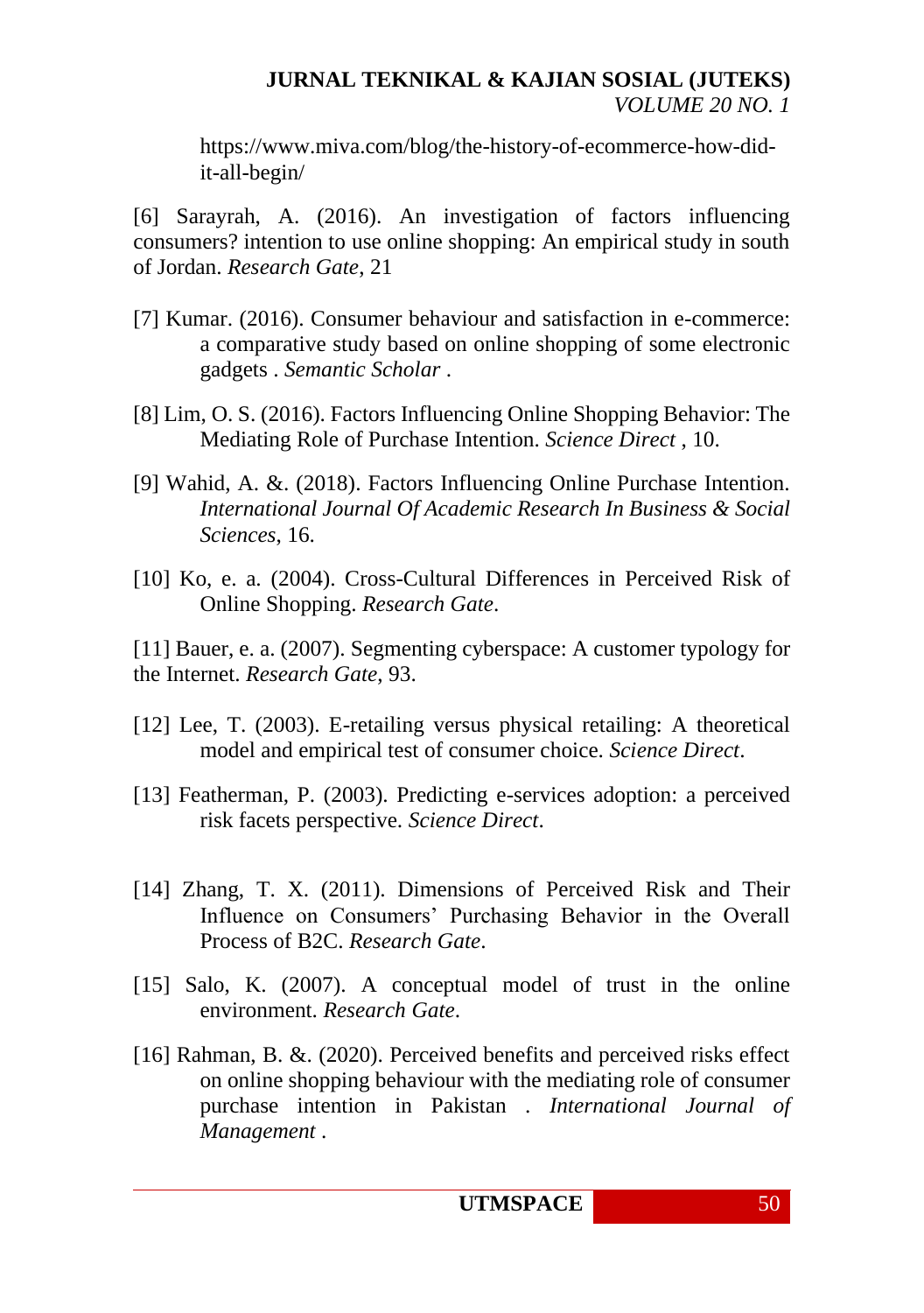[17] Ahmad. (2002). Service failures and customer defection: a closer look at online shopping experiences. *Emerald Insight* .

- [18] To, L. &. (2007). Shopping motivations on Internet: A study based on utilitarian and hedonic value. *Science Direct* .
- [19] Tse, S. &. (2002). Profiling internet shoppers in Hong Kong: Demographic, psychographic, attitudinal and experiential factors. *Research Gate* .
- [20] Ammeter, K. &. (2017). Shifts in Online Consumer Behavior: A Preliminary Investigation of the Net Generation. *Journal of Theoretical and Applied Electronic Commerce Research*.
- [21] Leung. (2013). Encyclopedia of Behavioral Medicine. *Springer Link*, 94.
- [22] Team, D. (2020, January 20). *What Is Consumer Buying Behavior?* Retrieved from Demand Jump: https://www.demandjump.com/blog/what-is-consumer-buyingbehavior
- [23] Foley, B. (2018, July 3). *What is SPSS?* Retrieved from Alchemer : <https://www.alchemer.com/resources/blog/what-is-spss/>
- [24] Ogundare, F. (2016). Influence of Customers' Perceived Risk On Online Shopping. *International Journal of Information System and Engineering*, 13.
- [25] Sampling, C. (n.d). *CONVENIENCE SAMPLING: DEFINITION, APPLICATIONS, ADVANTAGES, METHOD, AND EXAMPLES*. Retrieved from Question Pro: https://www.questionpro.com/blog/convenience-sampling/
- [26] Res. (2012, May 1). *The Role and Interpretation of Pilot Studies in Clinical Research*. Retrieved from NCBI: [https://www.ncbi.nlm.nih.gov/pmc/articles/PMC3081994/#:~:text](https://www.ncbi.nlm.nih.gov/pmc/articles/PMC3081994/#:~:text=Pilot%20studies%20represent%20a%20fundamental,clinical%20trial%20as%20an%20example) [=Pilot%20studies%20represent%20a%20fundamental,clinical%2](https://www.ncbi.nlm.nih.gov/pmc/articles/PMC3081994/#:~:text=Pilot%20studies%20represent%20a%20fundamental,clinical%20trial%20as%20an%20example) [0trial%20as%20an%20example.](https://www.ncbi.nlm.nih.gov/pmc/articles/PMC3081994/#:~:text=Pilot%20studies%20represent%20a%20fundamental,clinical%20trial%20as%20an%20example)
- [27] Trochim. (2020, March 10). *Descriptive Statistics*. Retrieved from Conjointly: https://conjointly.com/kb/descriptive-statistics/